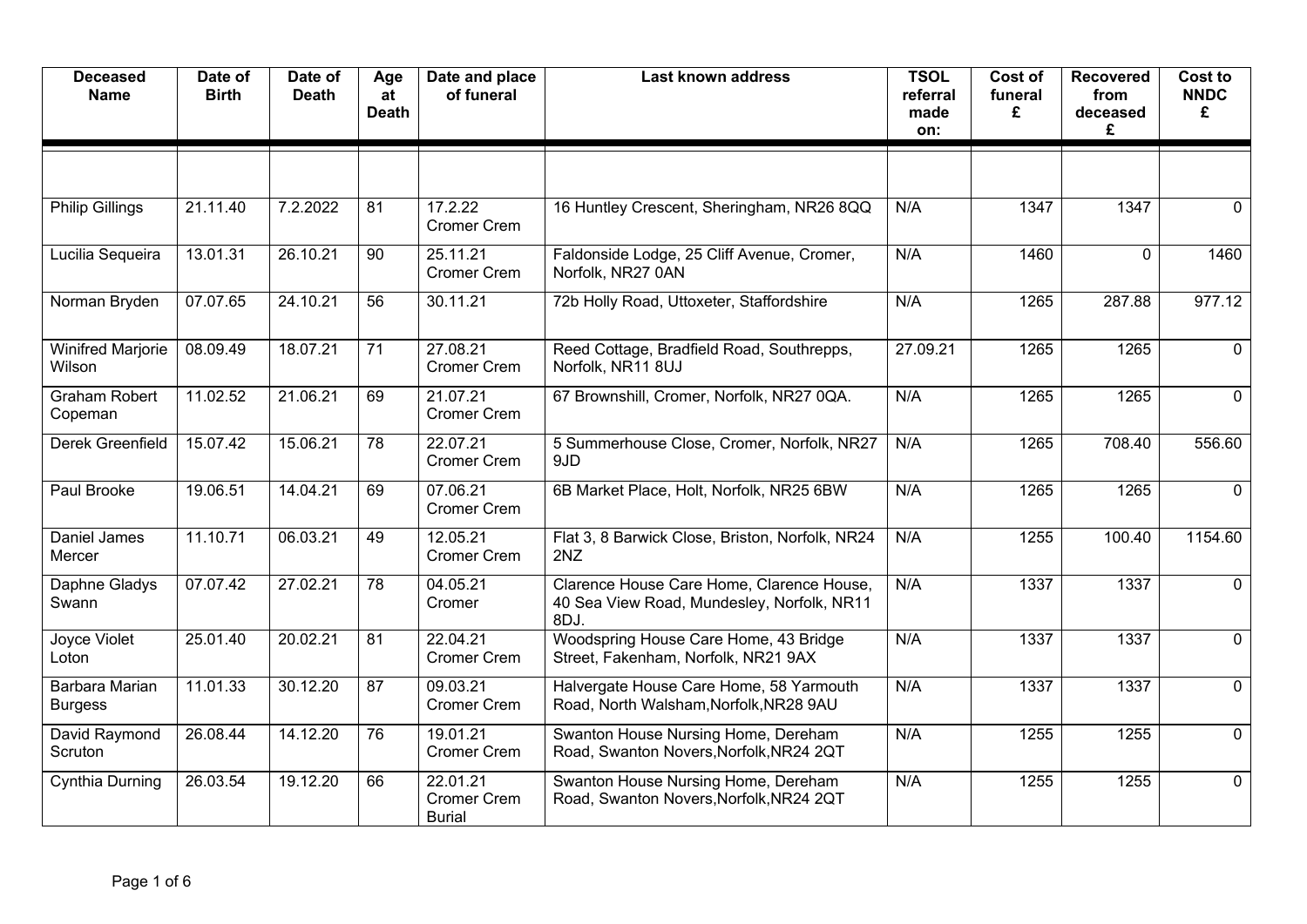| <b>Deceased</b><br><b>Name</b>              | Date of<br><b>Birth</b> | Date of<br><b>Death</b> | Age<br>at<br><b>Death</b> | Date and place<br>of funeral                     | <b>Last known address</b>                                                                              | <b>TSOL</b><br>referral<br>made<br>on: | Cost of<br>funeral<br>£ | <b>Recovered</b><br>from<br>deceased<br>£ | Cost to<br><b>NNDC</b><br>£ |
|---------------------------------------------|-------------------------|-------------------------|---------------------------|--------------------------------------------------|--------------------------------------------------------------------------------------------------------|----------------------------------------|-------------------------|-------------------------------------------|-----------------------------|
| <b>Rodney Stout</b>                         | 15.01.36                | 05.12.20                | 84                        | 08.01.21<br><b>Cromer Crem</b>                   | 28 Grove Road, Cromer, Norfolk, NR27 0BY                                                               | N/A                                    | 1255                    | 263                                       | 993                         |
| <b>Brian Leonard</b><br>Skinner             | 28.04.51                | 21.11.20                | 69                        | 12.01.20<br><b>Cromer Crem</b>                   | Caravan at Parrs Farm, Hall Lane,<br>Knapton, Norfolk, NR28 0SG                                        | N/A                                    | 1337                    |                                           | 1337                        |
| <b>Bertram Leslie</b><br>Raisebeck          | 20.02.35                | 29.10.20                | 85                        | 26.11.20<br><b>Cromer Crem</b>                   | Broadland House, Bridge Road, Potter<br>Heigham, Norfolk, NR29 5JB                                     | N/A                                    | 1337                    |                                           | 1337                        |
| <b>Marion Irene</b><br>Laing                | 15.05.40                | 02.10.20                | 80                        | 21.10.20<br><b>Cromer Crem</b>                   | Clarence House Care Home, 40 Seaview Road<br>Mundesley, Norfolk, NR11 8DJ                              | 04.01.22                               | 1225                    | $\overline{983}$                          | 272                         |
| <b>Matthew William</b><br>Gilbert           | 01.07.73                | 27.07.20                | 47                        | 15.09.20<br><b>Cromer Crem</b>                   | 3 Tithe Barn Cottages, Tithe Barn Lane,<br>Briston, Norfolk, NR24 2JB                                  | N/A                                    | 1225                    | 1225                                      | $\mathbf{0}$                |
| David Michael<br>Chadd                      | 02.02.39                | 26.03.20                | 81                        | 20.05.20<br><b>Cromer Crem</b>                   | 10 Kerridge Court, Kerridge Way, Holt, Norfolk,<br><b>NR25 6AY</b>                                     | N/A                                    | 1337                    | $\mathbf 0$                               | 1337                        |
| Patricia Brookes                            | 26.05.43                | 05.11.19                | 76                        | 03.12.19<br><b>Cromer Crem</b>                   | 24 Leeds Way, Horning, Norfolk, NR12 8LU 83                                                            | N/A                                    | 1225                    | 1225                                      | $\overline{0}$              |
| Deidre Stoladay                             | 24.11.44                | 19.09.19                | 74                        | 08.10.19<br><b>Cromer Crem</b>                   | St Davids Nursing Home, 52 Common Lane,<br>Sheringham, NR26 8PW                                        | N/A                                    | 1389                    | 1389                                      | $\overline{0}$              |
| Gerald Payne                                | 20.03.47                | 24.06.19                | 72                        | 29.07.19<br><b>Cromer Crem</b>                   | 155 Camping Hill, Stiffkey, Norfolk, NR23 1QL                                                          | N/A                                    | 1225.00                 | $\overline{0}$                            | 1225.00                     |
| <b>Robert Smith</b>                         | 27.05.55                | 09.05.19                | 63                        | 06.06.19<br><b>Cromer Crem</b>                   | Flat 5 Stone Villa, High Street, Stalham, NR12<br>9AN                                                  | N/A                                    | 1225.00                 | 636.21                                    | 588.79                      |
| Elizabeth Ann<br>Lillie                     | 21.12.24                | 28.04.19                | 95                        | 28.05.19<br>Cromer<br>Cemetery-<br><b>Burial</b> | Kelling Hospital, Cromer Road, High Kelling,<br><b>NR25 6QA</b><br>Grenville Court Care Home, Horsford | 5.7.19                                 | 1225.00                 | 1225.00                                   | $\mathbf{0}$                |
| David Hoskin<br>Troke                       | 08.03.27                | 06.03.19                | 91                        | 13.05.19<br><b>Cromer Crem</b>                   | Shipborne House Residential Home<br>6 Vicarage Road, Cromer                                            | N/A                                    | 1389.00                 | 1389.00                                   | $\mathbf 0$                 |
| <b>Clifford Crisp</b>                       | 12.10.32                | 25.12.18                | 86                        | 29.01.19<br><b>Cromer Crem</b>                   | Bately Court, Earlham Road, Norwich                                                                    | N/A                                    | 1389.00                 | 1389.00                                   | $\mathbf 0$                 |
| Penny Purse<br>(previously<br>David Pearce) | $\overline{12.11.46}$   | 06.11.18                | 71                        | 14.12.2018<br><b>Cromer Crem</b>                 | Boat at East Quay, East End, Wells, Norfolk                                                            | N/A                                    | 1190.00                 | 1190.00                                   | $\mathbf 0$                 |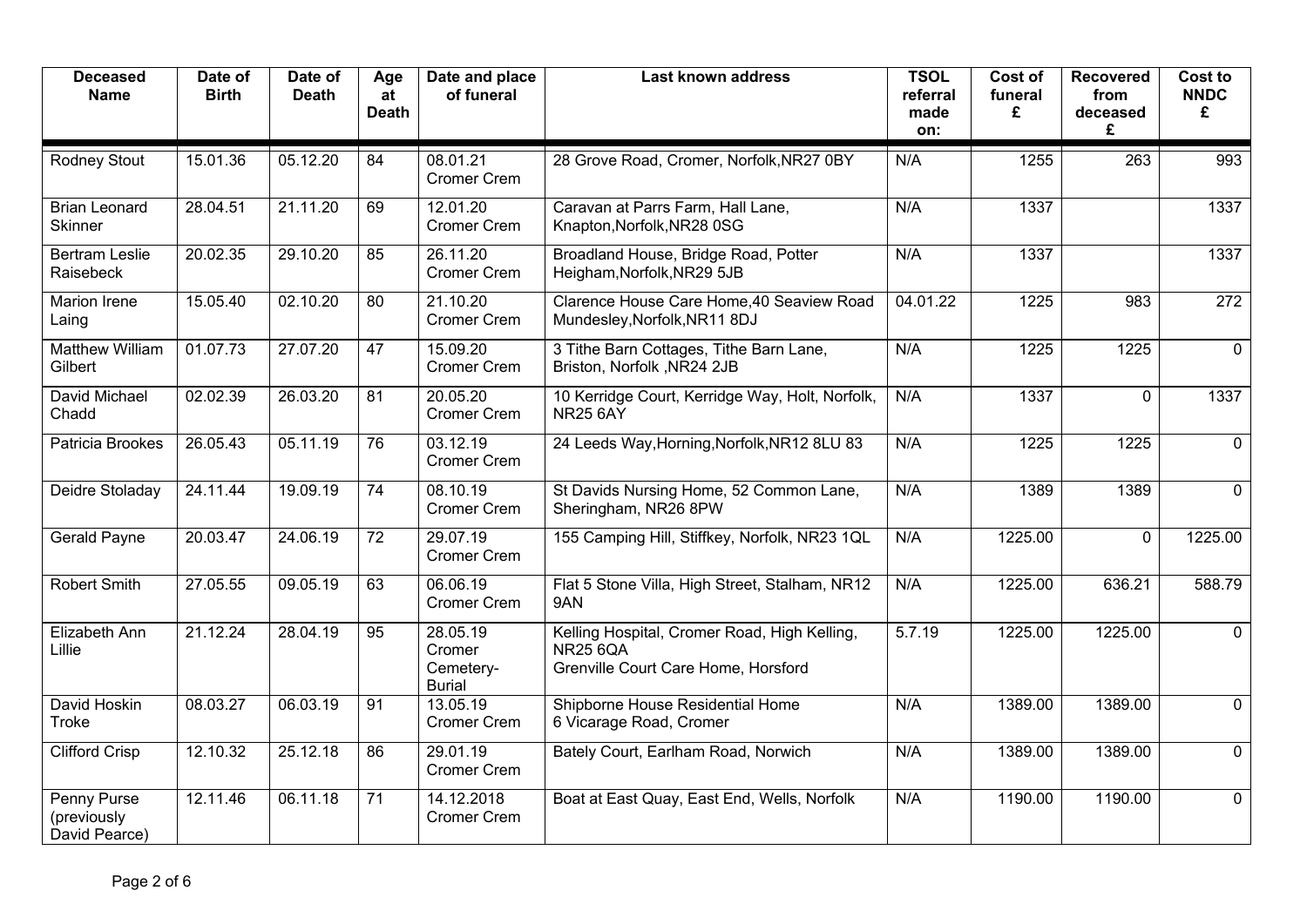| <b>Deceased</b><br><b>Name</b>              | Date of<br><b>Birth</b> | Date of<br><b>Death</b> | Age<br>at<br><b>Death</b> | Date and place<br>of funeral                | <b>Last known address</b>                                                                            | <b>TSOL</b><br>referral<br>made<br>on: | Cost of<br>funeral<br>£ | <b>Recovered</b><br>from<br>deceased<br>£ | <b>Cost to</b><br><b>NNDC</b><br>£ |
|---------------------------------------------|-------------------------|-------------------------|---------------------------|---------------------------------------------|------------------------------------------------------------------------------------------------------|----------------------------------------|-------------------------|-------------------------------------------|------------------------------------|
| Benjamin Steven<br>Rielly                   | 05.08.52                | 27.08.18                | 66                        | 24.09.18<br><b>Cromer Crem</b>              | Flat 3 Norfolk House, 16 Sea view<br>Road, Mundesley, Norfolk, NR11 8DH                              | N/A                                    | 1310.00                 | $\Omega$                                  | 1310.00                            |
| <b>Justin Noel</b><br>Wilkinson<br>(Gibson) | 03.04.70                | 03.08.18                | 48                        | 20.09.18<br><b>Cromer Crem</b>              | Halvergate House, 58 Yarmouth Road, North<br>Walsham, Norfolk, NR28 9AU                              | N/A                                    | 1190.00                 | $\mathbf 0$                               | 1190.00                            |
| <b>Anne Andrews</b>                         | 28.02.38                | 20.06.18                | 79                        | 24.07.18<br><b>St Faiths</b><br>Crematorium | 4 Lodge Brek, Drayton, NR8 6RA                                                                       | N/A                                    | 1559.00                 | $\Omega$                                  | 1559.00                            |
| <b>Michael Francis</b><br>Goodson           | 20.10.48                | 04.05.18                | 69                        | 08.06.18<br><b>Cromer Crem</b>              | 1 Council Houses, Sandy Lane, West<br>Runton, NR27 9QH                                               | No                                     | 1190.00                 | 1190.00                                   | $\mathbf 0$                        |
| <b>Bernard Watson</b>                       | 29.08.30                | 05.03.18                | $\overline{87}$           | 23.04.18<br><b>Gorlston Crem</b>            | Walsham Grange Care Home, 81 Bacton Road,<br>North Walsham, NR28 0DN                                 | Yes                                    | 1190.00                 | 1190.00                                   | $\mathbf 0$                        |
| <b>Brian Hawes</b>                          | 13.08.43                | 17.11.17                | 74                        | 11.12.17<br><b>Cromer Crem</b>              | Clarence House Care Home, Clarence House,<br>40 Sea View Road, Mundesley, Norfolk, NR11<br>8DJ.      | N/A                                    | 1314.40                 | 1314.40                                   | $\mathbf 0$                        |
| <b>Kevin Cushion</b>                        | 11.12.51                | 24.06.17                | 65                        | 14.08.17<br><b>Cromer Crem</b>              | 6 Orchard Estate, Market Street, Tunstead,<br>Norfolk, NR12 8SE                                      | N/A                                    | 1145.00                 | 1145.00                                   | $\overline{0}$                     |
| <b>Utte Thiemann</b>                        | 22.12.62                | 07.07.17                | $\overline{54}$           | 09.08.17<br><b>Cromer Crem</b>              | Flat 1, Crofton House, High Street, East<br>Runton, Norfolk, NR27 9NX                                | N/A                                    | 1145.00                 | 409.85                                    | 735.15                             |
| <b>Francis MacKrill</b>                     | 06.10.41                | 15.06.17                | $\overline{75}$           | 24.07.17<br><b>Cromer Crem</b>              | Tenby, 14 The Rise, Sheringham, Norfolk,<br><b>NR26 8QB</b>                                          | N/A                                    | 1145.00                 | 1145.00                                   | $\overline{0}$                     |
| <b>Trevor Finney</b>                        | 06.11.47                | 28.05.17                | 69                        | 26.06.17<br><b>Cromer Crem</b>              | Prime Life Ltd, 32 South Street, Sheringham,<br>Norfolk, NR26 8LL                                    | N/A                                    | 1145.00                 | $\mathbf{0}$                              | 1145.00                            |
| George Clarke                               | 03.12.54                | 22.04.17                | 63                        | 23.05.17<br><b>Cromer Crem</b>              | Rose Meadow, 64 Yarmouth Road, North<br>Walsham, Norfolk, NR28 9AU                                   | N/A                                    | 1145.00                 | 1250.70                                   | $\overline{0}$                     |
| <b>Leonard Moore</b>                        | 28.02.41                | 10.04.17                | 76                        | 31.05.17<br><b>Cromer Crem</b>              | 1 Marrams Avenue, Cromer, Norfolk NR27<br>9EB                                                        | N/A                                    | 1145.00                 | 1145.00                                   | $\mathbf 0$                        |
| Kenneth<br>Matthews                         | 10.01.58                | 13.04.17                | $\overline{59}$           | 16.05.17<br><b>Cromer Crem</b>              | 19 All Saints Close, Weybourne, Norfolk, NR25<br>7HH                                                 | N/A                                    | 1309.00                 | $\mathbf 0$                               | 1309.00                            |
| <b>Brenda Bird</b>                          | 13.10.34                | 09.01.17                | 82                        | 01.02.17<br>St Faiths Crem<br>Norwich       | Sydney House Residential Home, Sydney<br>House, Brumstead Road, Stalham, Norfolk,<br><b>NR12 9BJ</b> | N/A                                    | 1603.00                 | $\mathbf 0$                               | 1603.00                            |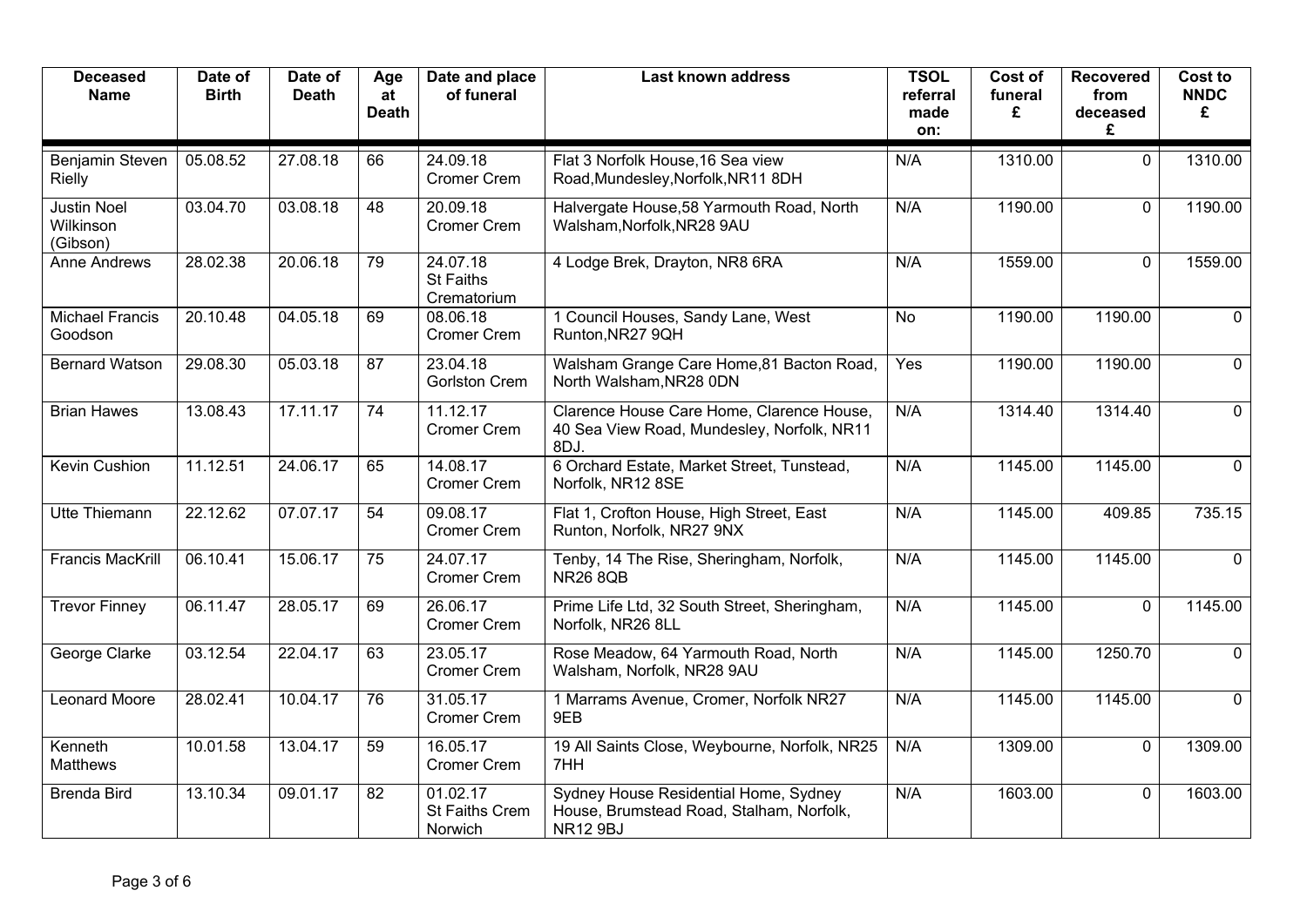| <b>Deceased</b><br><b>Name</b> | Date of<br><b>Birth</b> | Date of<br><b>Death</b> | Age<br>at<br><b>Death</b> | Date and place<br>of funeral           | <b>Last known address</b>                                                                                                | <b>TSOL</b><br>referral<br>made<br>on: | Cost of<br>funeral<br>£ | <b>Recovered</b><br>from<br>deceased<br>£ | <b>Cost to</b><br><b>NNDC</b><br>£ |
|--------------------------------|-------------------------|-------------------------|---------------------------|----------------------------------------|--------------------------------------------------------------------------------------------------------------------------|----------------------------------------|-------------------------|-------------------------------------------|------------------------------------|
| Peter Ryan                     | 13.05.58                | 17.12.16                | 68                        | 02.02.17<br>St Faiths Crem<br>Norwich  | Flat A, Home House, 75 High Street, Stalham,<br>Norfolk, NR12 9BB                                                        | N/A                                    | 1439.00                 | $\mathbf 0$                               | 1439.00                            |
| James Can-<br>Chalmers         | 30.01.33                | 15.10.16                | 82                        | 08.11.16<br>St Faiths Crem<br>Norwich  | Highfield Residential Care Home, 3 St Marys<br>Road, Cromer, Norfolk, NR27 9DJ                                           | N/A                                    | 1603.00                 | 1603.00                                   | $\mathbf 0$                        |
| <b>Edwin Massey</b>            | 28.06.48                | 30.08.16                | 68                        | 26.10.16<br>Gorleston Crem             | 12 Harbord Close, North Walsham, Norfolk,<br><b>NR28 0TA</b>                                                             | N/A                                    | 1148.00                 | $\mathbf 0$                               | 1148.00                            |
| Michael<br>Steenson            | 01.07.55                | 11.08.16                | 61                        | 19.09.16<br>St Faiths Crem<br>Norwich  | Prime Life Ltd, 32 South Street, Sheringham,<br>Norfolk, NR26 8LL                                                        | N/A                                    | 1275.43                 | 1275.43                                   | 0                                  |
| <b>Brian Blyth</b>             | 27.05.33                | 29.07.16                | 83                        | 08.09.16<br>St Faiths Crem<br>Norwich  | Halvergate House, 58 Yarmouth Road, North<br>Walsham, Norfolk, NR28 9AU                                                  | N/A                                    | 1524.00                 | 1524.00                                   | $\mathbf{0}$                       |
| Washington<br>Rodrigues        | 08.03.48                | 17.06.16                | 68                        | 05.09.16<br>Gorleston<br>Crem, Norfolk | Broadland House, Bridge Road, Potter<br>Heigham, Norfolk, NR29 5JB                                                       | N/A                                    | 1365.50                 | 1365.50                                   | $\mathbf 0$                        |
| Barbara June<br>Sapp           | 27.02.32                | 23.05.16                | 84                        | 12.07.16<br>St Faiths Crem<br>Norwich  | 54 Cliff Road, Sheringham, Norfolk, NR26 8BJ                                                                             | 11 July<br>2016 (but<br>n/k<br>found)  | 1360.00                 | 1531.42                                   | $\mathbf 0$                        |
| Gloria<br>Bridgeman            | 07.02.44                | 02.03.16                | $\overline{72}$           | 07.04.16<br>St Faiths Crem<br>Norwich  | Prime Life Ltd, 32 South Street, Sheringham,<br>Norfolk, NR26 8LL                                                        | N/A                                    | 1524.00                 | 1524.00                                   | $\mathbf 0$                        |
| Kenneth<br>Johnson             | 29.08.26                | 04.03.16                | 89                        | 11.04.16<br>St Faiths Crem<br>Norwich  | Kelling Hospital, Cromer Road, High Kelling,<br>Norfolk, NR25 6QA<br>(Home address: 24 Clancy Road, Norwich,<br>NR7 9AA) | N/A                                    | 1524.00                 | 1614.00                                   | $\mathbf{0}$                       |
| Roger Keith<br><b>Briscoe</b>  | 30.04.44                | 28.11.15                | 71                        | 31.12.15<br>St Faiths Crem<br>Norwich  | 24 Lee Warner Avenue<br>Fakenham, Norfolk, NR21 8ER                                                                      | N/A                                    | 1524.00                 | 47.79                                     | 1476.21                            |
| Alan Clapp                     | 31.03.33                | 01.12.15                | 85                        | 24.12.15<br>St Faiths Crem<br>Norwich  | European Health Care Group<br>Clarence House<br>40 Sea View Road, Mundesley, Norfolk, NR11<br>8DJ                        | N/A                                    | 1524.00                 | $\mathbf 0$                               | 1524.00                            |
| <b>Marion Beales</b>           | 18.08.58                | 15.06.15                | 56                        | 29.07.15<br>St Faiths Crem<br>Norwich  | 19 Lancaster Close, Fakenham, Norfolk, NR21<br>8DW                                                                       | N/A                                    | 1302.00                 | 1377.17                                   | 0                                  |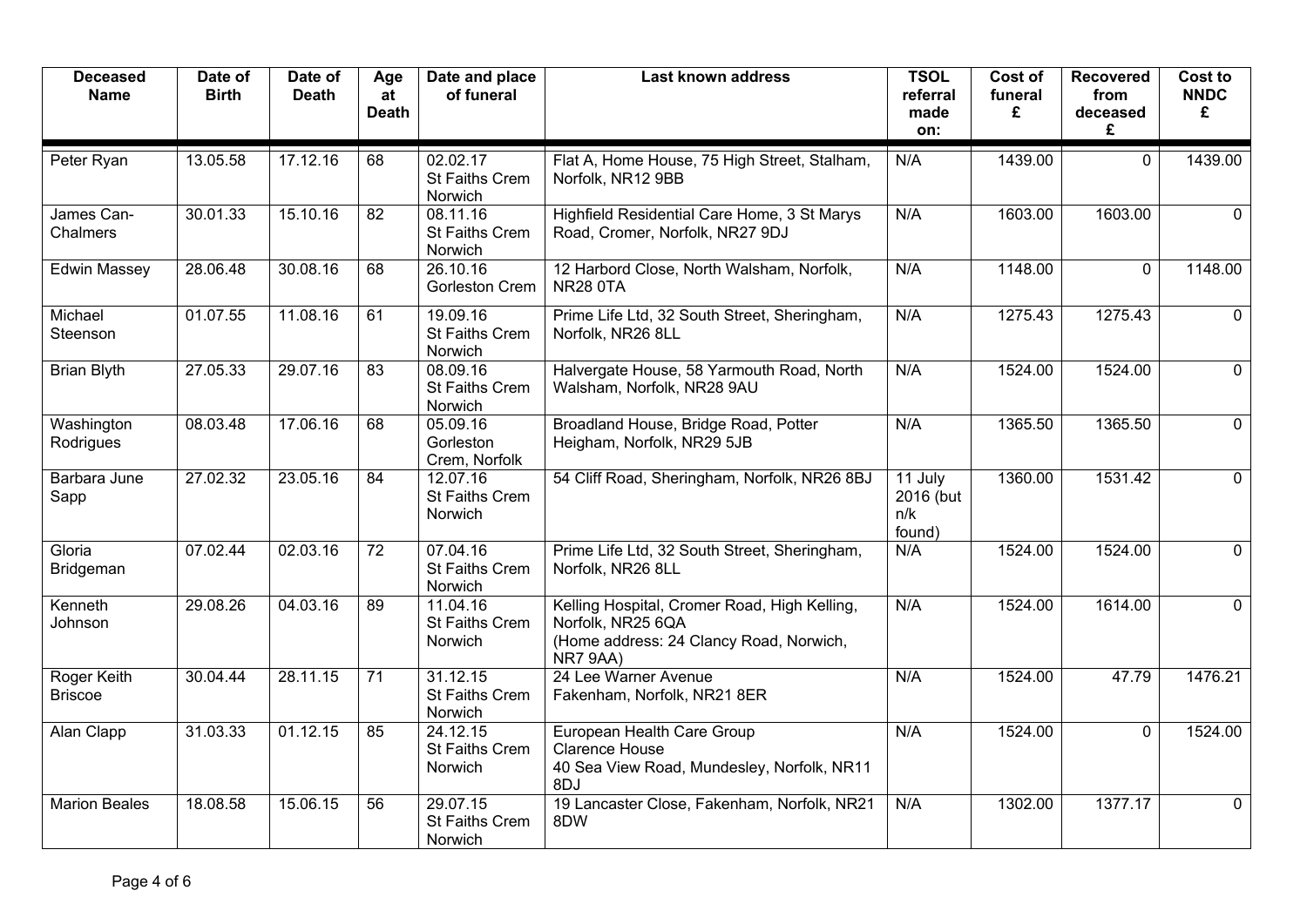| <b>Deceased</b><br><b>Name</b>        | Date of<br><b>Birth</b>            | Date of<br><b>Death</b>             | Age<br>at<br><b>Death</b> | Date and place<br>of funeral                      | <b>Last known address</b>                                                                            | <b>TSOL</b><br>referral<br>made<br>on: | Cost of<br>funeral<br>£ | <b>Recovered</b><br>from<br>deceased<br>£ | Cost to<br><b>NNDC</b><br>£ |
|---------------------------------------|------------------------------------|-------------------------------------|---------------------------|---------------------------------------------------|------------------------------------------------------------------------------------------------------|----------------------------------------|-------------------------|-------------------------------------------|-----------------------------|
| Peter Reginald<br>Wiseman             | 21.03.23                           | 17.05.15                            | 92                        | 25.06.15<br>St Faiths Crem<br>Norwich             | 1 Long Barrow Drive, North Walsham, Norfolk,<br><b>NR28 9YA</b>                                      | N/A                                    | 1302.00                 | 1594.00                                   | $\Omega$                    |
| David Henry<br>Larnder                | 02.02.45                           | 13.09.14                            | 69                        | 27.10.14<br>St Faiths Crem<br>Norwich             | 7 Sunny Corner, North Walsham, Norfolk,<br><b>NR28 0EQ</b>                                           | N/A                                    | 1302.00                 | 590.79                                    | 711.21                      |
| <b>Leonard Everson</b><br>Howard      | 16.07.33                           | 26.09.14                            | 81                        | 16.10.14<br>St Faiths Crem<br>Norwich             | Sydney House Residential Home, Sydney<br>House, Brumstead Road, Stalham, Norfolk,<br><b>NR12 9BJ</b> | N/A                                    | 1426.00                 | $\mathbf 0$                               | 1426.00                     |
| lan Duane<br>Graham                   | 17.12.64                           | 30.07.14                            | 49                        | 27.08.14<br>St Faiths Crem<br>Norwich             | Hamilton House Nursing Home<br>The Street, Catfield Norfolk NR29 5BE                                 | N/A                                    | 1245.00                 | 58.62                                     | 1186.38                     |
| Patricia Cissell                      | 06.06.31                           | 17.07.14                            | 83                        | 19.08.14<br>St Faiths Crem<br>Norwich             | 3 Hales Court, Holt, Norfolk, NR25 6HF                                                               | N/A                                    | 1424.20                 | $\mathbf 0$                               | 1424.20                     |
| Mariusz Bogdan                        | 03.06.70                           | 13.04.14                            | 43                        | 20.05.14<br>St Faiths Crem,<br>Norwich            | 33C Bridge Street, Fakenham, Norfolk, NR21<br>9AG                                                    | N/A                                    | 1245.00                 | $\mathbf 0$                               | 1245.00                     |
| <b>Alice Ward</b>                     | 26.11.24                           | 06.03.14                            | 89                        | 30.04.14<br>St Faiths Crem.<br>Norwich            | 14 Warren Court, The Warren, Cromer,<br>Norfolk, NR27 0AS                                            | N/A                                    | 1245.00                 | 246.34                                    | 998.66                      |
| <b>Kevin Francis</b><br><b>Buglar</b> | 20.02.49                           | 08.09.13                            | 64                        | 30.09.13<br>St Faiths Crem.<br>Norwich            | 9 Barons Hall, Hall Close, Fakenham, Norfolk,<br><b>NR21 8HQ</b>                                     | N/A                                    | 1245.00                 | $\mathbf 0$                               | 1245.00                     |
| John Horsman                          | 31.08.41                           | 15.07.13                            | 61                        | 13.08.13,<br>St Faiths Crem,<br>Norwich           | 5 Lancaster Close, Fakenham, Norfolk, NR21<br>8DW                                                    | N/A                                    | 1183.00                 | 279.82                                    | 904.18                      |
| George De<br><b>Bruyn</b>             | 21 June<br>1926                    | 7 April<br>2013                     | 86                        | 18 June 2013,<br>St Faiths Crem.<br>Norwich       | 7 Masters Court, Brick Kiln Road, North<br>Walsham, Norfolk, NR28 9UU                                | 12 June<br>2013                        | 1412.50                 | 1412.50                                   | $\mathbf 0$                 |
| <b>Gary Faiers</b>                    | $\overline{20}$<br>October<br>1956 | $\overline{7}$<br>February<br>2013  | $\overline{56}$           | 18 March 2013,<br>Earlham<br>Cemetary,<br>Norwich | The Chalet, Overstrand Court Hotel, 5 High<br>Street, Overstrand, Norfolk, NR27 0AB                  | N/A                                    | 1080.00                 | $\mathbf 0$                               | 1080.00                     |
| Kenneth Bassett                       | 20 August<br>1960                  | $\overline{12}$<br>February<br>2013 | $\overline{52}$           | 14 March 2013,<br>Earlham<br>Cemetary,<br>Norwich | 8 Hastings Court, Briston                                                                            | N/A                                    | 1080.00                 | $\mathbf 0$                               | 1080.00                     |